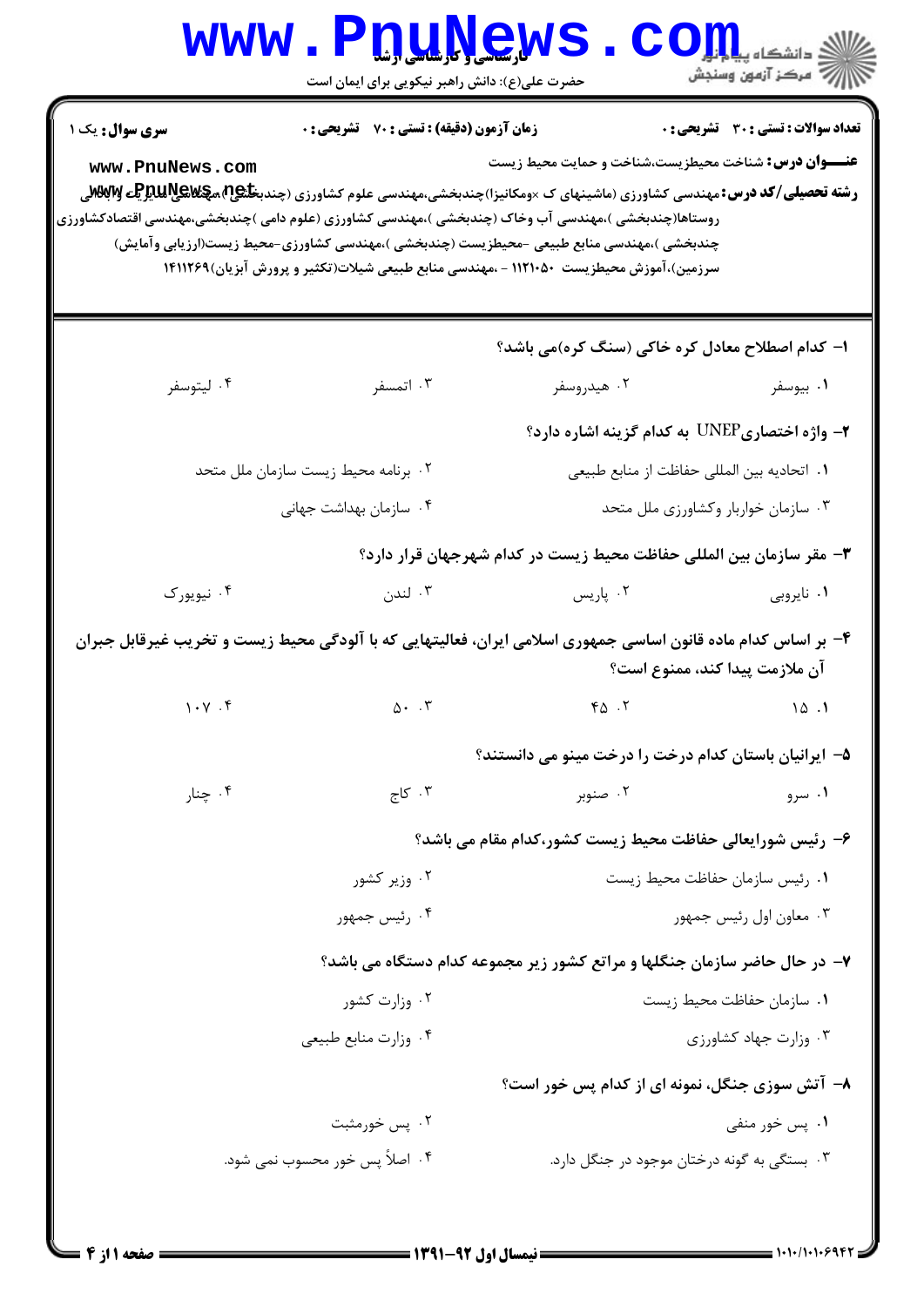## WWW.PnuNews.com اللاس مرکز آزمون وسنجش حضرت علی(ع): دانش راهبر نیکویی برای ایمان است **تعداد سوالات : تستی : 30 ٪ تشریحی : 0 سری سوال : ۱ یک زمان آزمون (دقیقه) : تستی : 70 ٪ تشریحی : 0** عنــوان درس: شناخت محیطزیست،شناخت و حمایت محیط زیست www.PnuNews.com **رشته تحصیلی/کد درس: م**هندسی کشاورزی (ماشینهای ک ×ومکانیزا)چندبخشی،مهندسی علوم کشاورزی (چندب**خانیجا) مچکلایالیالیالیالیالیا**لیا روستاها(چندبخشی )،مهندسی آب وخاک (چندبخشی )،مهندسی کشاورزی (علوم دامی )چندبخشی،مهندسی اقتصادکشاورزی (چندبخشی )،مهندسی منابع طبیعی –محیطزیست (چندبخشی )،مهندسی کشاورزی–محیط زیست(ارزیابی وآمایش سرزمین)،آموزش محیطزیست ۱۱۲۱۰۵۰ - ،مهندسی منابع طبیعی شیلات(تکثیر و پرورش آبزیان)۱۴۱۱۲۶۹ ۹- انسان کنونی در کدام دوره از تاریخ بشر به ظهور رسیده است؟ ۰۴ پا<sub>ر</sub>ینه سنگی سفلی ۰۲ نوسنگی علیا ۰۳ نوسنگی سفلی ۰۱. پا<sub>د</sub>ینه سنگے علیا ۱۰– کدام دانشمند مکتب تغییر و تحول تدریجی گونه ها را پایه گذاری کرد؟ ۰۴ کوویه  $\mathcal{L}$   $\mathcal{L}$   $\mathcal{L}$   $\mathcal{L}$ ۰۲ آناگزیماند, ۰۱ داروین 11- هوموکرومی جزو کدام یک از انواع سازش می باشد؟ ۰۴ ریخت شناسی ۰۳ , فتاری ۰۲ بیوشیمیایی **۱.** فيزيولوژيکي ۱۲- بر اساس کدام نظریه، حیات برمحیط غیرزنده اثر گذاشته، به طوری که آن را برای پذیرش و ادامه حیات مطلوب تر می نماید؟ ۰۳ گایا ۲. همسان گرایی ۰۴ کاتاستروفیسم ٠١. وحدت زيست محيطي **۱۳**– کدام یک جزو واکنش های هوموتیپیک نمی باشد؟ ۲. تاثیر گروه ۰۴ همسفرگی ۰۳ تاثیر توده ۰۱ , قابت درون گونه ای ۱۴- در رقابت بین گونه ای تاثیر دو گونه بر یکدیگر چگونه است؟ ۰۲ هر دو تاثیر منفی می پذیرند. ۰۱ یکی تاثیر مثبت و دیگری تاثیر منفی می پذیرد. ۰۴ پکی تاثیر منفی و دیگری تاثیر نمی پذیرد. ۰۳ یکی تاثیر مثبت و دیگری تاثیر نمی پذیرد. ۱۵– کدام گزینه نماینده بزرگترین بیوم خاکی دنیا است؟ ۰۴ جنگلهای گرمسیری ۰۲ تانگا  $\cdot$ بيابان ۲۰ ۰۱ توندرا ۱۶– علفزارهای معتدل با علف های بلند چه نام دارند؟

- $\cdot$ ۰۲ ساوان ۰۴ توند,ا ۰۳ مرغزار ۰۱ استب ١٧- سردترين بيوم خشكي چه نام دارد؟
- ۰۱ تانگا ۰۴ علفزا, ۰۳ بیابان ۰۲ توندرا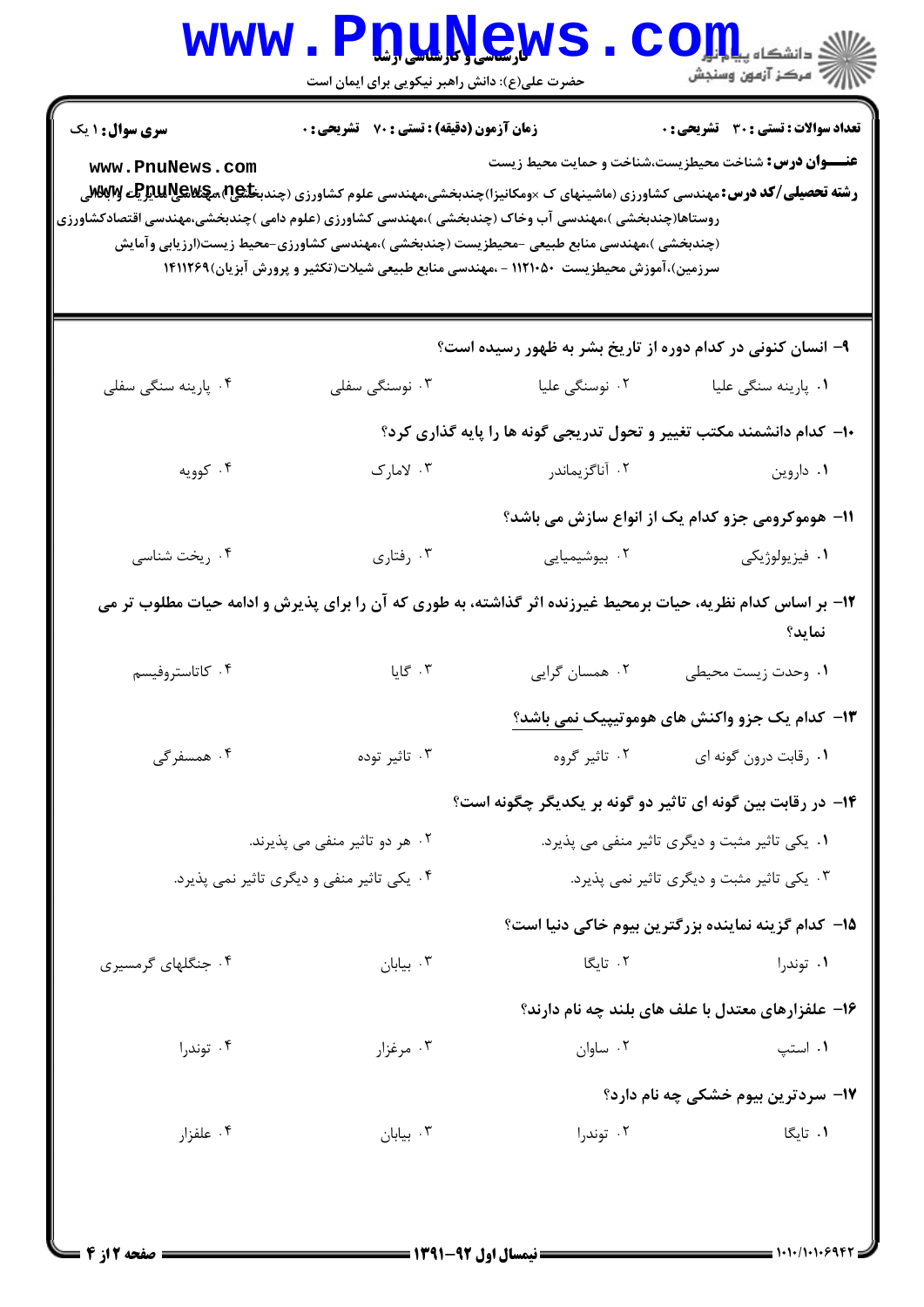| سری سوال: ۱ یک      | <b>زمان آزمون (دقیقه) : تستی : 70 ٪ تشریحی : 0</b>                                                                                                                                                                                                                                           |                                                                                       | <b>تعداد سوالات : تستی : 30 ٪ تشریحی : 0</b>        |  |
|---------------------|----------------------------------------------------------------------------------------------------------------------------------------------------------------------------------------------------------------------------------------------------------------------------------------------|---------------------------------------------------------------------------------------|-----------------------------------------------------|--|
| www.PnuNews.com     | <b>رشته تحصیلی/کد درس: مهندسی کشاورزی (ماشینهای ک ×ومکانیزا)چندبخشی،مهندسی علوم کشاورزی (چندب<del>خا£</del>@م<b>چلای آپرالیتو MSvِ آپ</b></b>                                                                                                                                                | <b>عنـــوان درس:</b> شناخت محیطزیست،شناخت و حمایت محیط زیست                           |                                                     |  |
|                     | روستاها(چندبخشی )،مهندسی آب وخاک (چندبخشی )،مهندسی کشاورزی (علوم دامی )چندبخشی،مهندسی اقتصادکشاورزی<br>(چندبخشی )،مهندسی منابع طبیعی -محیطزیست (چندبخشی )،مهندسی کشاورزی-محیط زیست(ارزیابی وآمایش<br>سرزمین)،آموزش محیطزیست ۱۱۲۱۰۵۰ - ،مهندسی منابع طبیعی شیلات(تکثیر و پرورش آبزیان)۱۴۱۱۲۶۹ |                                                                                       |                                                     |  |
|                     |                                                                                                                                                                                                                                                                                              | 1۸– مناطق دریایی چه نسبتی از سطح زمین را دربرمی گیرند؟                                |                                                     |  |
| $rac{2}{4}$ . f     | $\frac{3/5}{4}$ . r                                                                                                                                                                                                                                                                          | $\frac{3}{4}$ . T                                                                     | $\frac{1}{4}$ $\cdot$ <sup>1</sup>                  |  |
|                     |                                                                                                                                                                                                                                                                                              | ۱۹- مناطقی که آب شیرین رودخانه با آب شور اقیانوس یا دریا ترکیب می شود،چه نام دارند؟   |                                                     |  |
| ۰۴ منطقه آبهای آزاد | ۰۳ مصب                                                                                                                                                                                                                                                                                       | ۰۲ منطقه جذر و مدی                                                                    | ٠١ جزاير مرجاني                                     |  |
|                     |                                                                                                                                                                                                                                                                                              |                                                                                       | <b>۲۰</b> - غلظت نمک آب شیرین کمتر از چند درصد است؟ |  |
| ۰۴ درصد             | ۰۳ ۱ درصد                                                                                                                                                                                                                                                                                    | ۰۲ درصد                                                                               | ۰۱ ۲ درصد                                           |  |
|                     | <b>۲۱</b> – لایه ترموکلاین thermocline دردریاچه ها بین کدام مناطق قرار دارد؟                                                                                                                                                                                                                 |                                                                                       |                                                     |  |
|                     | ۲. litoral <sub>و</sub> litoral وprofundal                                                                                                                                                                                                                                                   |                                                                                       | litoral <sub>9</sub> limnetic.                      |  |
|                     | intertidal, litoral . ۴                                                                                                                                                                                                                                                                      |                                                                                       | profundal, limnetic . ٣                             |  |
|                     |                                                                                                                                                                                                                                                                                              |                                                                                       | ۲۲- توالی ناشی از تاثیر عوامل زیستی چه نام دارد؟    |  |
| ۰۴ الیگوژنیک        | ۰۳ آلوژنیک                                                                                                                                                                                                                                                                                   | ۰۲ هتروژنیک                                                                           | ۰۱ اتوژنیک                                          |  |
|                     |                                                                                                                                                                                                                                                                                              | ۲۳– در جامعه جنگل های بارانی گرمسیری همزمان با توالی،تنوع گونه ای چگونه تغییر می کند؟ |                                                     |  |
|                     | ۰۲ افزایش می یابد.                                                                                                                                                                                                                                                                           |                                                                                       | ۰۱ کاهش می یابد.                                    |  |
|                     | ۰۴ ثابت می ماند.                                                                                                                                                                                                                                                                             |                                                                                       | ۰۳ ابتدا کاهش و سپس افزایش می یابد.                 |  |
|                     |                                                                                                                                                                                                                                                                                              | <b>۲۴</b> - تالاب های کنار دریاچه چه مرحله ای از توالی را نشان می دهند؟               |                                                     |  |
| ۰۴ پس کلیماکس       | ۰۳ دیس کلیماکس                                                                                                                                                                                                                                                                               | ۰۲ پیش کلیماکس                                                                        | ۰۱ کلیماکس                                          |  |
|                     |                                                                                                                                                                                                                                                                                              | ۲۵– در کدام مدل توالی امکان دارد اولین گونه های وارد شده تا آشفتگی بعدی دوام بیاورند؟ |                                                     |  |
| ۰۴ تحمل             | ۰۳ جلوگیری                                                                                                                                                                                                                                                                                   | ۲. لکگی مزمن                                                                          | ۰۱ تسهيل                                            |  |
|                     |                                                                                                                                                                                                                                                                                              | ۲۶– کدام گزینه جزو عوامل افزایش دهنده تنوع زیستی نمی باشد؟                            |                                                     |  |
|                     | ۰۲ تنوع غذایی                                                                                                                                                                                                                                                                                |                                                                                       | ۰۱ صیادی                                            |  |
|                     | ۰۴ تکامل                                                                                                                                                                                                                                                                                     |                                                                                       | ۰۳ ورود گونه های غیر بومی                           |  |